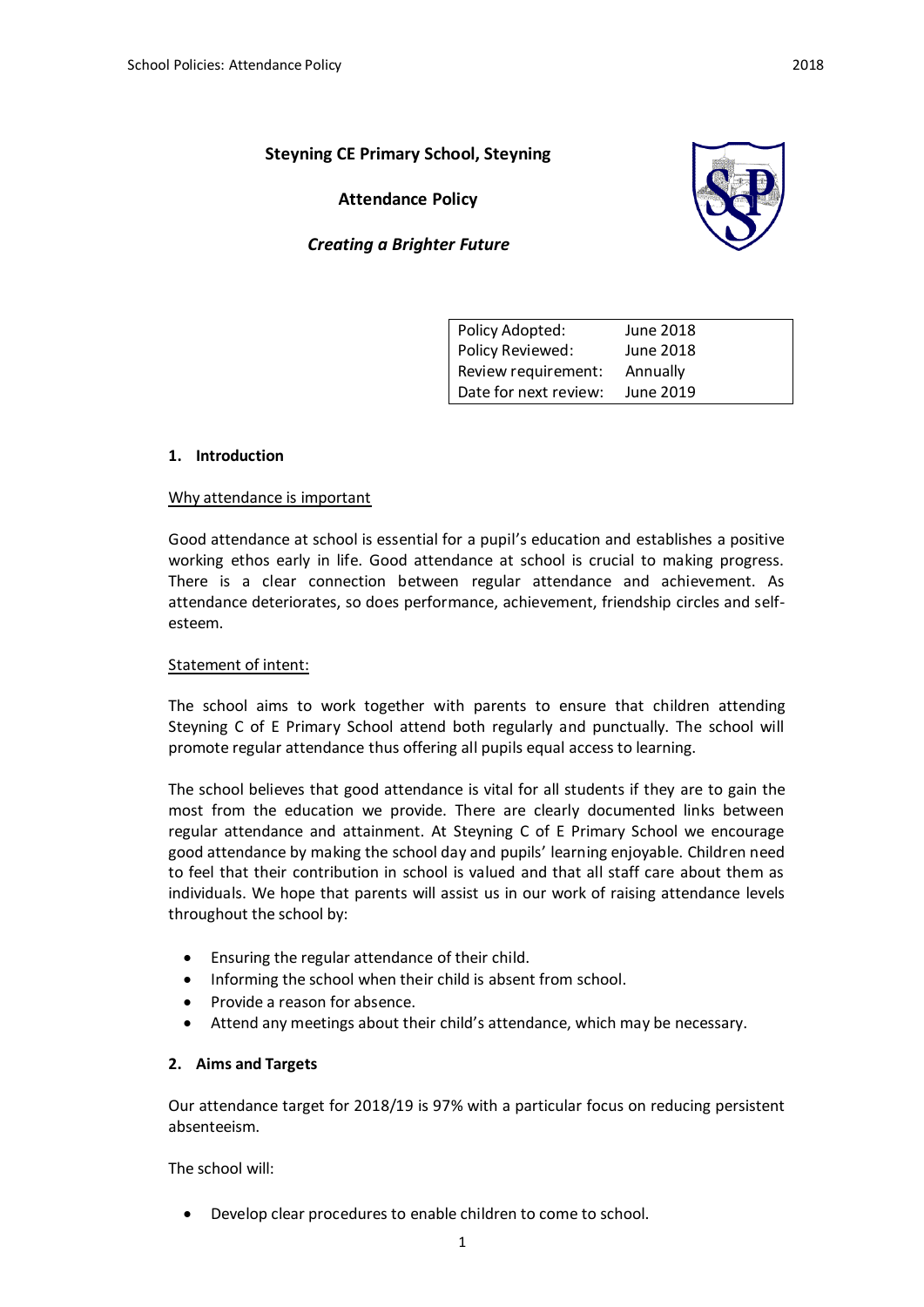- Ensure that all staff including governors, administration, support and non-teaching staff understand the issues and procedures for attendance.
- Provide a document outlining the registration procedures.
- Ensure that all staff are aware of the procedure and encourage them to adopt a consistent approach to recording and monitoring registration and attendance issues.

# **3. Roles and Responsibilities**

### Parents' responsibilities:

- Parents have a legal duty to ensure that children of compulsory school age attend on a regular and full-time basis.
- Parents should ensure that, if their child is to be absent from school for any unavoidable reason such as illness, they should contact the school as soon as possible, on the first morning of absence before 9.30am. This may be done by phone, by email or in person. Verbal messages on the parent's behalf from an adult relative or representative such as a childminder or friend may be accepted at the school's discretion on the first day of absence - subsequent absences must be explained by the parent. Verbal messages from children, e.g. siblings, will not be accepted.
- Parents may not authorise their child's absence only the school can do this, on the basis of the explanation provided by the parents.
- Parents should ensure that their child arrives on time for the start of registration (8:50 am).
- Children arriving after this time should report to the pupil office and be signed into the office.
- Parents should avoid booking family holidays during term-time. Such holidays will not be authorised unless under very special circumstances.
- Parents should work with the school to improve lateness and attendance.

If parents, guardians or carers are worried about their child's attendance at school they should:

- Talk to their child; it may be something simple that needs your help in resolving.
- Talk to Mrs Harrison (Headteacher) or a member of the leadership team.

### The role of the Headteacher:

The Headteacher is the key person within our school who motivates the whole staff by demonstrating a commitment to promoting good attendance by:

- Ensuring regular celebrations of good attendance take place.
- Providing regular reports to the Governing Body about attendance.
- Ensuring the monitoring and implementation of the agreed policy and procedures.
- Being available, if appropriate, for parents who may wish to discuss specific problems in school which their children are experiencing.
- Ensuring that the appropriate training is provided as required on attendance.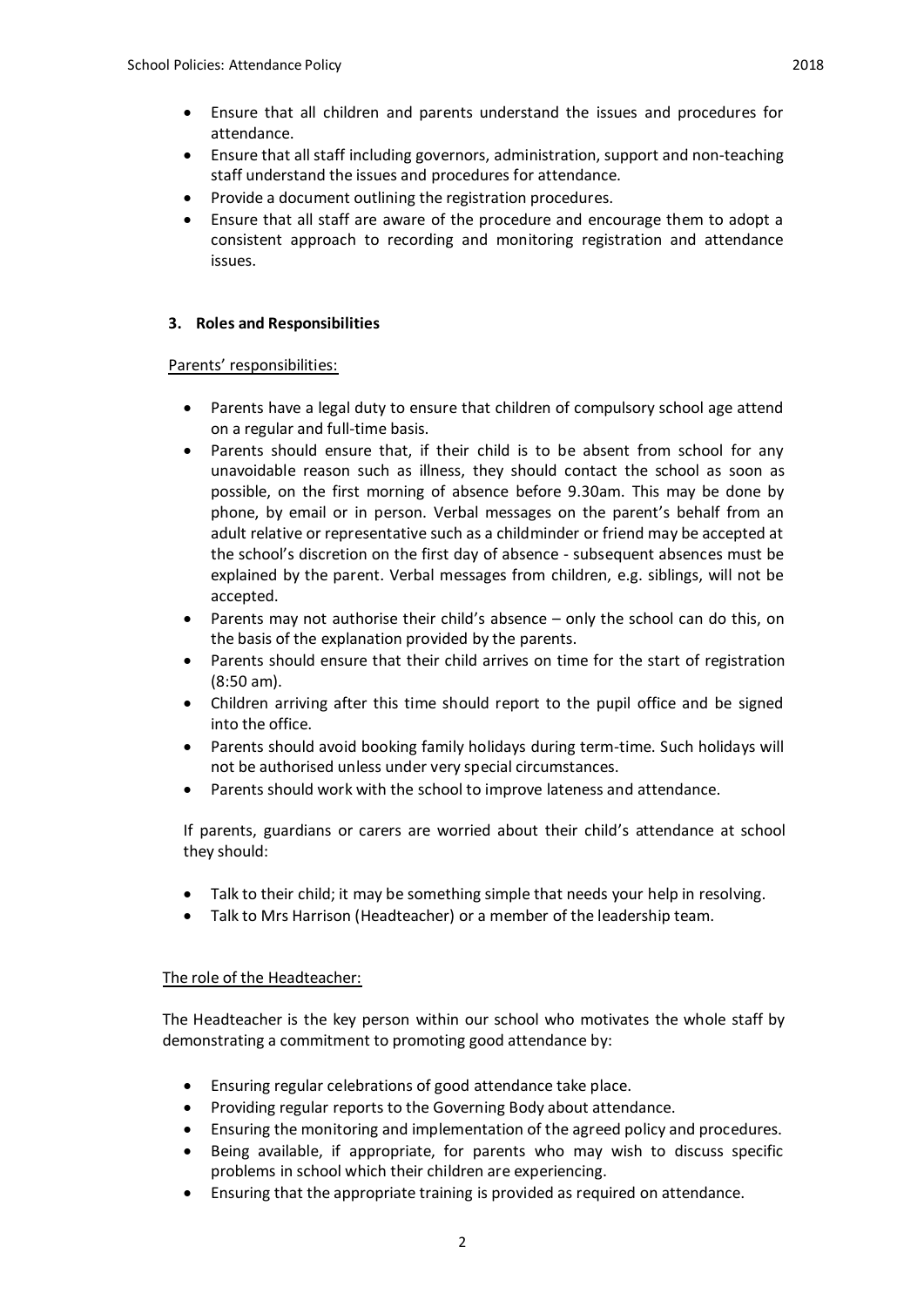- Ensure the improvement of attendance is high profile within the school through a number of measures.
- Work with the LA on specific strategies to reduce Persistent absenteeism.
- Produce attendance reports for the governors and SLT about the effectiveness of policy and procedures in promoting good attendance.
- Meet with parents who are developing or have developed, a pattern of absences, and agreeing actions which may lead to the child attending more regularly.
- Agree attendance action plans with the child and the parents where a pattern of absence is a cause for concern.
- Recognising and celebrating the good attendance of their children in their assemblies, class groups and through individual praise.

### The Senior Leadership Team will:

- Actively promote the importance and value of good attendance to students and their parents/carers.
- Form positive relationships with students and parents/carers when discussing attendance issues.
- Ensure that there is a whole school approach which reinforces good school attendance; with good teaching and learning experiences that encourage all students to attend and to achieve.
- Monitor the implementation of the Attendance Policy and ensure that the policy is reviewed annually. Ensure that all staff are aware of the Attendance Policy and adequately trained to address attendance issues. Ensure that the Registration Regulations, England, 2006 and other attendance related legislation is complied with.
- Ensure that there is a named member of SLT (Mrs Harrison) to lead on attendance.
- Return relevant school attendance data to the Local Authority and the Department of Education.
- Report the school's attendance and related issues through regular reporting to the Governing Body.
- Ensure that systems to report, record and monitor the attendance of all students, including those who are educated off-site are implemented.
- Ensure that attendance data is collected and analysed frequently to identify causes and patterns of absence.
- Develop a multi-agency response to improve attendance and support students and their families.
- Document interventions used to a standard required by the Local Authority should legal proceedings be instigated.

# The role of the Governors:

The Governing Body of the school is actively engaged in promoting good attendance by supporting and encouraging children and teachers in their work. They will achieve this by appointing an Attendance link Governor who will support the school by:

- Ensure that the importance and value of good attendance is promoted to students and their parents/carers.
- Annually review the school's Attendance Policy and ensure the required resources are available to fully implement the policy.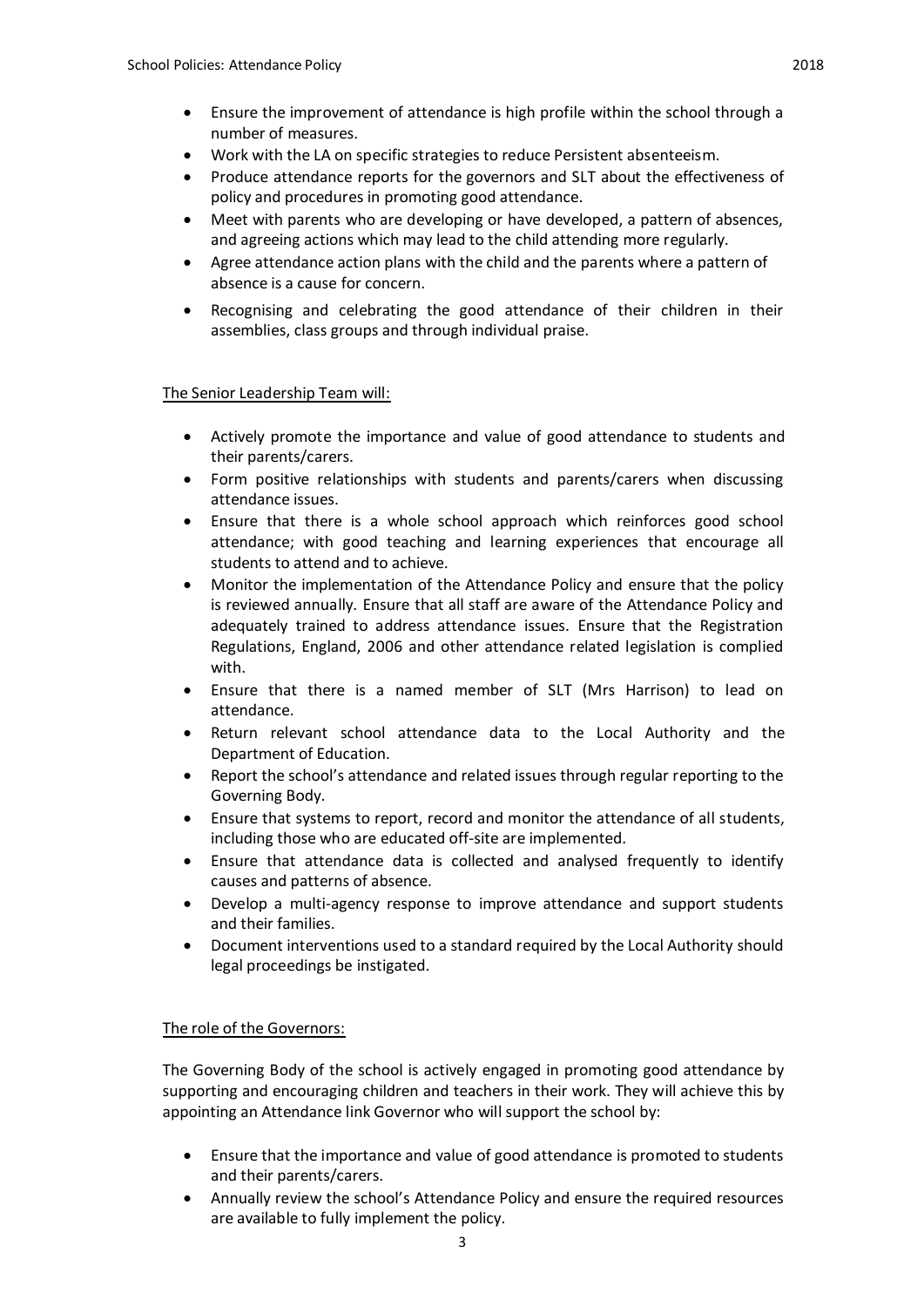- Monitor the school's attendance and related issues through regular reporting at Governing Body Meetings.
- Ensure that there is a named senior leader to lead on attendance.
- Ensure that the school has clear systems to report, record and monitor the attendance of all students, including those who are educated off-site.
- Ensure that there are procedures for collecting and analysing attendance data frequently to identify causes and patterns of absence.
- Ensure that data is understood and used to devise solutions and to evaluate the effectiveness of intervention.

### The role of the Attendance Officer:

The school has a designated member of the Support Team to adopt specific responsibilities for attendance matters. Over time s/he will develop an overall view of attendance matters in the school by:

- Supporting the implementation of an attendance Policy.
- Organise attendance meetings.
- Supporting staff in the development of clear guidelines for promoting good attendance.
- Use attendance data to identify forthcoming shortfalls in attendance levels, and develop active strategies to reduce this trend.
- Making routine phone calls to parents and sending out letters to parents about their child's attendance.
- Consistently checking parents' explanations for their child's absence.
- Consistently contacting parents in person where an explanation of their child's absence has not been received.
- Preparing and publishing statistical data regarding attendance from registers.
- Receiving and acting upon information from class teachers about children in their year group.
- Reporting any serious difficulties and problems which may affect an individual's child's attendance to the class teacher.

### The Role of the Class Teacher:

Class teachers are ideally placed because of their regular contact with the children in their class are able to assess whether the explanations received for a child's absence are reasonable.

In our school we recognise that building a good relationship with children is vital in promoting good attendance by:

- Welcoming children back after they have been absent because of illness.
- Taking specific steps to assist children returning to school when they have been absent.
- Refer their concerns to the attendance officer.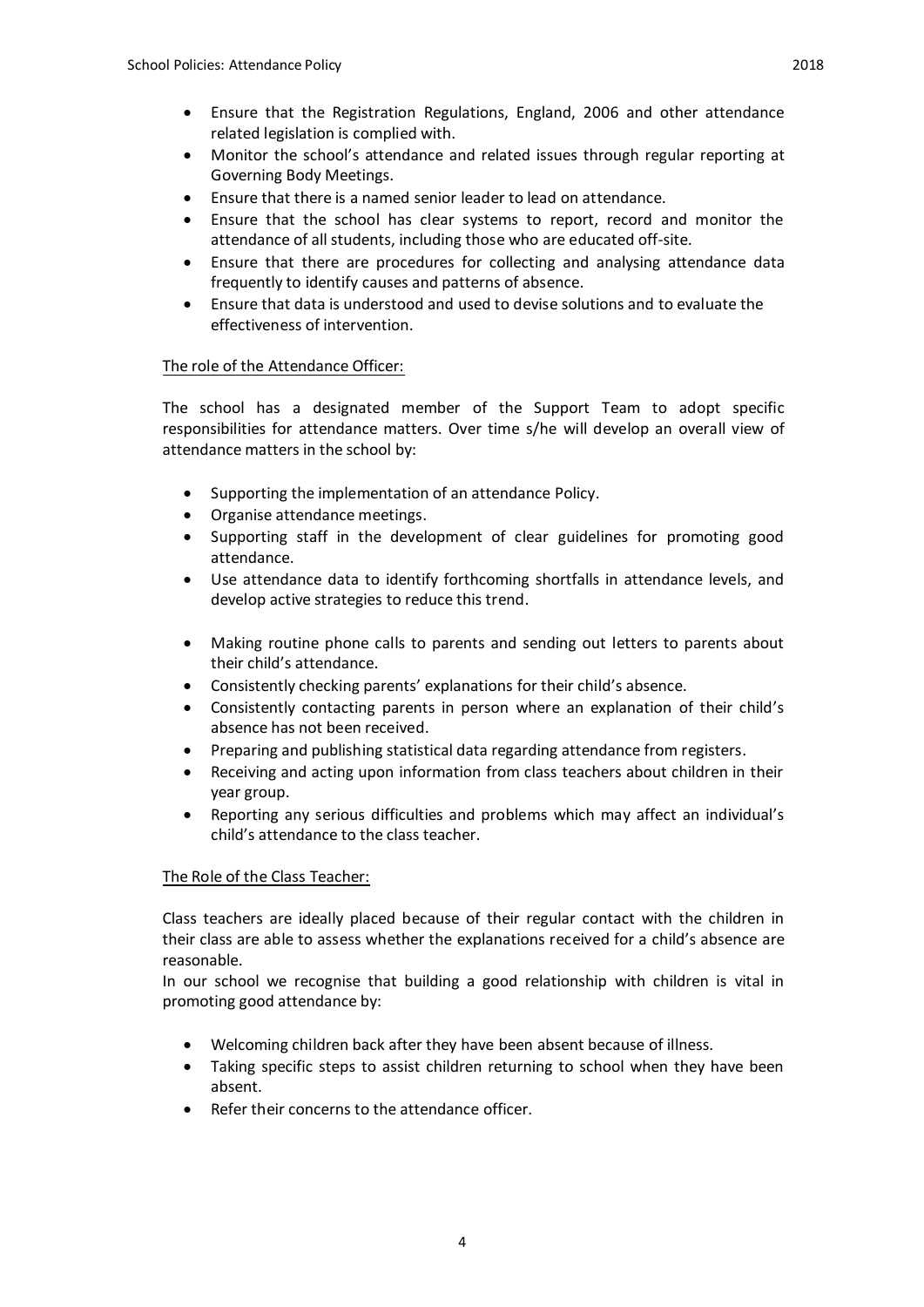#### The role of Clerical and Administrative Staff:

Our administrative staff provide a great deal of valuable support to the attendance officer by:

- Passing information received from some parents at the school to the attendance officer.
- Help where possible in providing an individual's attendance data as well as other statistical information.
- Input data onto SIMs as required to do so.

### School responsibilities:

- To communicate clearly the attendance procedure and expectations of the school.
- The school will record and monitor attendance in accordance both with the statutory requirements and with the principle that regular, uninterrupted attendance is vital to a child's educational progress and personal wellbeing.
- Have appropriate registration processes in place.
- Registers will be taken in all lessons and recorded on SIMS.
- Teachers will complete registers in accordance with guidance given by the Headteacher and the SLT member in charge of attendance to ensure safe guarding of all pupils.
- Registers are monitored daily by the Admin Attendance Administrator. The Attendance Administrator will follow up absences and lateness if parents/carers have not communicated with the school: initially with a first day absence text and then telephone call.

### The Role of Pupils:

The school believes that all children should attend regularly if they are to reach their full potential. Children should:

- Aim for 100% attendance, only being absent through genuine illness.
- Arrive at school on time for registration.
- Register with the attendance officer or front office if they arrive after 8.50am.
- Bring a note from home explaining the reason for absence following a session of absence if no phone call or email into the school has been made.

### The Role of Parents:

The school believes that its children are able to achieve when:

- School and family work in partnership.
- Parents ensure that their child attends school regularly and do not allow time off from school for trivial or unacceptable reasons.
- Parents contact school on their child's first day of absence by 09.30am and provide the reason for absence and intended return date.
- Parents avoid taking their children on holiday during term time. If this is unavoidable a absence request form must be completed prior to the holiday.
- Parents attend any necessary meetings and respond as quickly as possible to any letters and information about their child's attendance.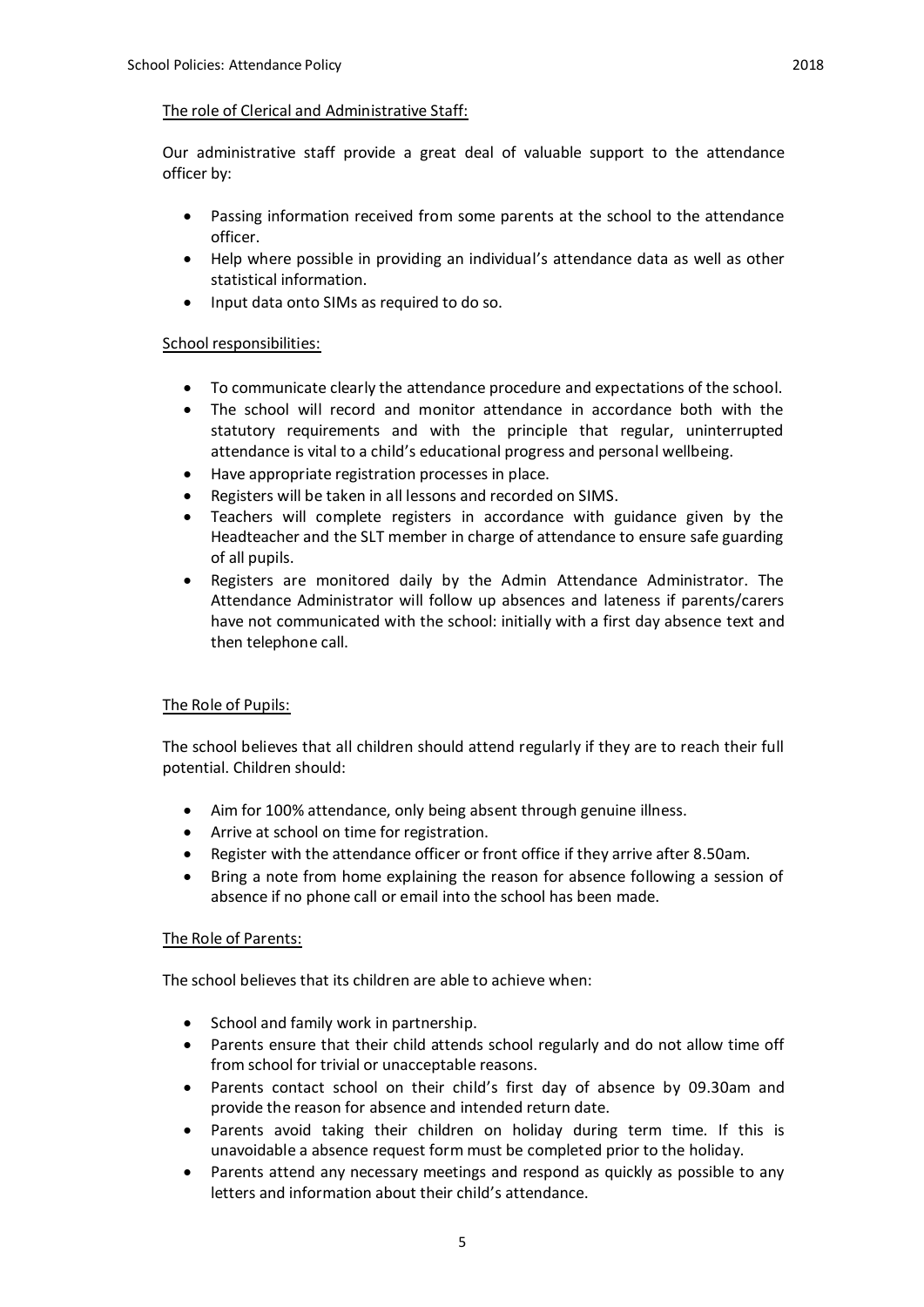### **It is crucial that parents adhere to this procedure to ensure that all pupils are safe and their whereabouts accounted for.**

### STRATEGIES FOR MAINTAINING GOOD ATTENDANCE AND PUNCTUALITY

- The school believes in early intervention. If a student is recorded as absent in morning registration a member of the admin staff will aim to contact parents that morning.
- If this is not possible two members of staff will do a home visit to ascertain the reason for the child's absence.
- Children whose attendance is causing concern will be supported by the Attendance Officer by a variety of methods.

### Holidays

**No parent/carer can demand leave of absence as a right.** The Education regulations state that applications for leave must be made in advance by a parent with whom the child lives and can only be authorised by the school in exceptional circumstances. Each application is considered individually by the school.

The following are examples of the criteria for leave of absence, which may be considered as 'exceptional':

- Days of religious observance.
- Service personnel returning from active deployment.
- Where inflexibility of the parents' leave or working arrangement is part of the organisational or company policy. This would need to be evidenced by the production or confirmation from the organisation/company.
- Where leave is recommended as part of a parents' or child's rehabilitation from medical or emotional problems. Evidence must be provided.
- When a family needs to spend time together to support each other during or after a crisis.

Taking a pupil on leave during term time interrupts teaching and learning and can disrupt educational progress. Before completing this application form parent/carers are asked to consider the effect on their child's continuity of education.

Any family who persistently takes unauthorised time of during term time could be liable to a fine.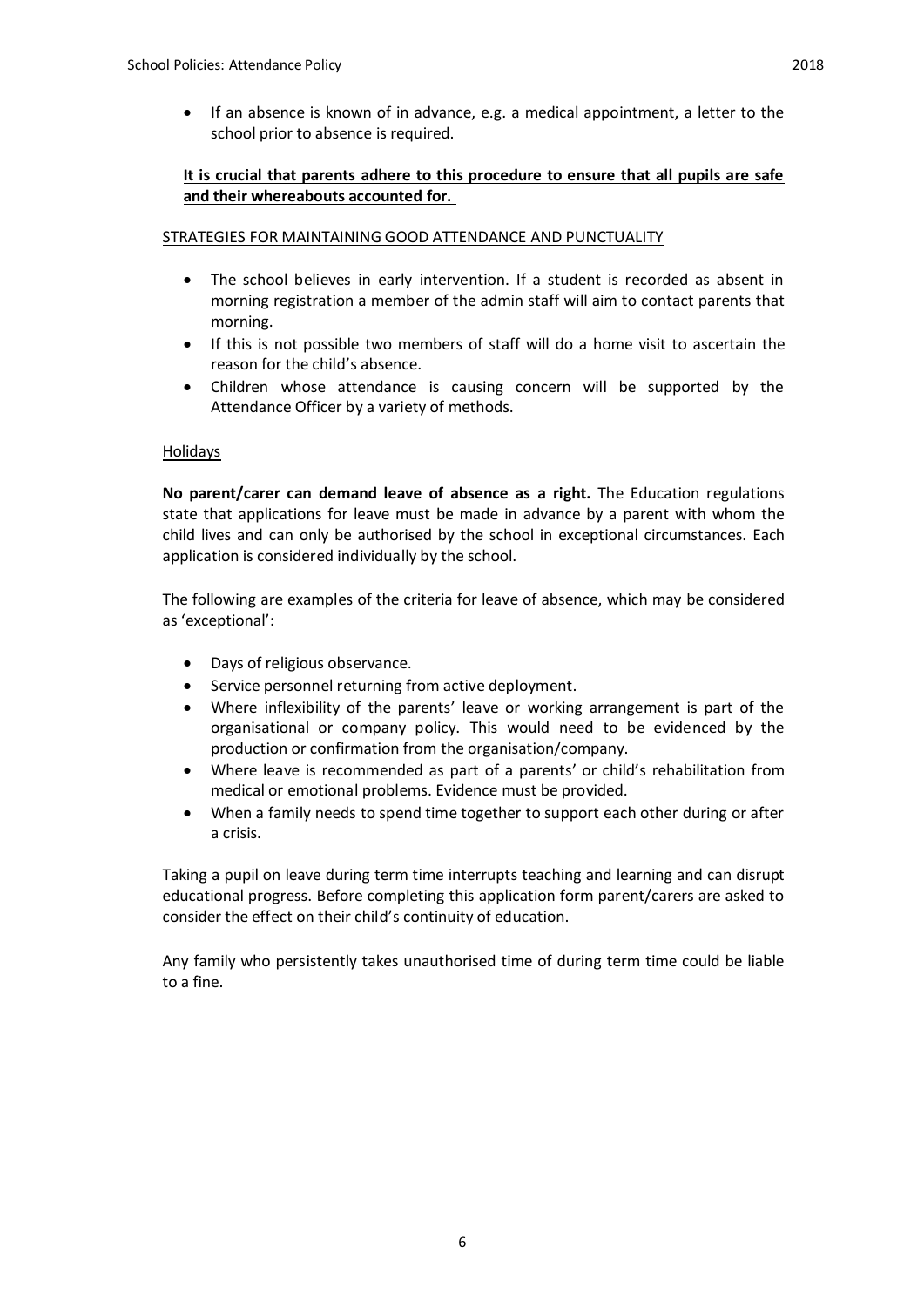"Regulation 7 of the 2006 Regulations is amended to prohibit the proprietor of a maintained school granting leave of absence to a pupil; except where an application has been made in advance and the proprietor considers that there are exceptional circumstances relating to the application. Leave of absence taken without authorisation may be referred to the Education Welfare Service. This may result in prosecution proceedings, or a Fixed Penalty Notice. If a Fixed Penalty Notice is issued, a separate Notice would be issued to each parent for each child."

### Fixed Penalty Notices

Regular unauthorised absence by a child will be scrutinised by the school and may attract one or more of the following interventions:

- A warning letter.
- Request for parents/guardians to attend the school for an interview to discuss attendance.
- Referral to Local Authority (Pupil Entitlement: Investigation Team).
- Referral to Social Services (in cases of child welfare concerns).

There are approximately 195 school days (390 sessions) a year which your child is expected to attend. There are also approximately 71 days (142 sessions) of school holidays. This is over 13 school weeks. Please ensure that your holidays are taken during this period.

### Lateness

Punctuality is an important life skill. It is also polite.

- Children must be in class at 8.50am each day. Registers will be taken during this time.
- Children who arrive after 8:50am will be signed into the school office.
- Lateness will be monitored by the Attendance Administrator.

If a pupil is late due to a medical appointment, they will receive an authorised absence coded 'M'. Please be advised that where possible doctors and dentists appointments are to be made outside of school hours or during school holidays. When needed the school may require appointment letters/ cards. Pupils who are consistently late are disrupting not only their own education but also that of the other pupils. Lateness is considered to be an equally serious absence. Parents, guardians or carers of pupils who seem to be developing patterns of lateness will be reminded by letter of the importance of good time keeping.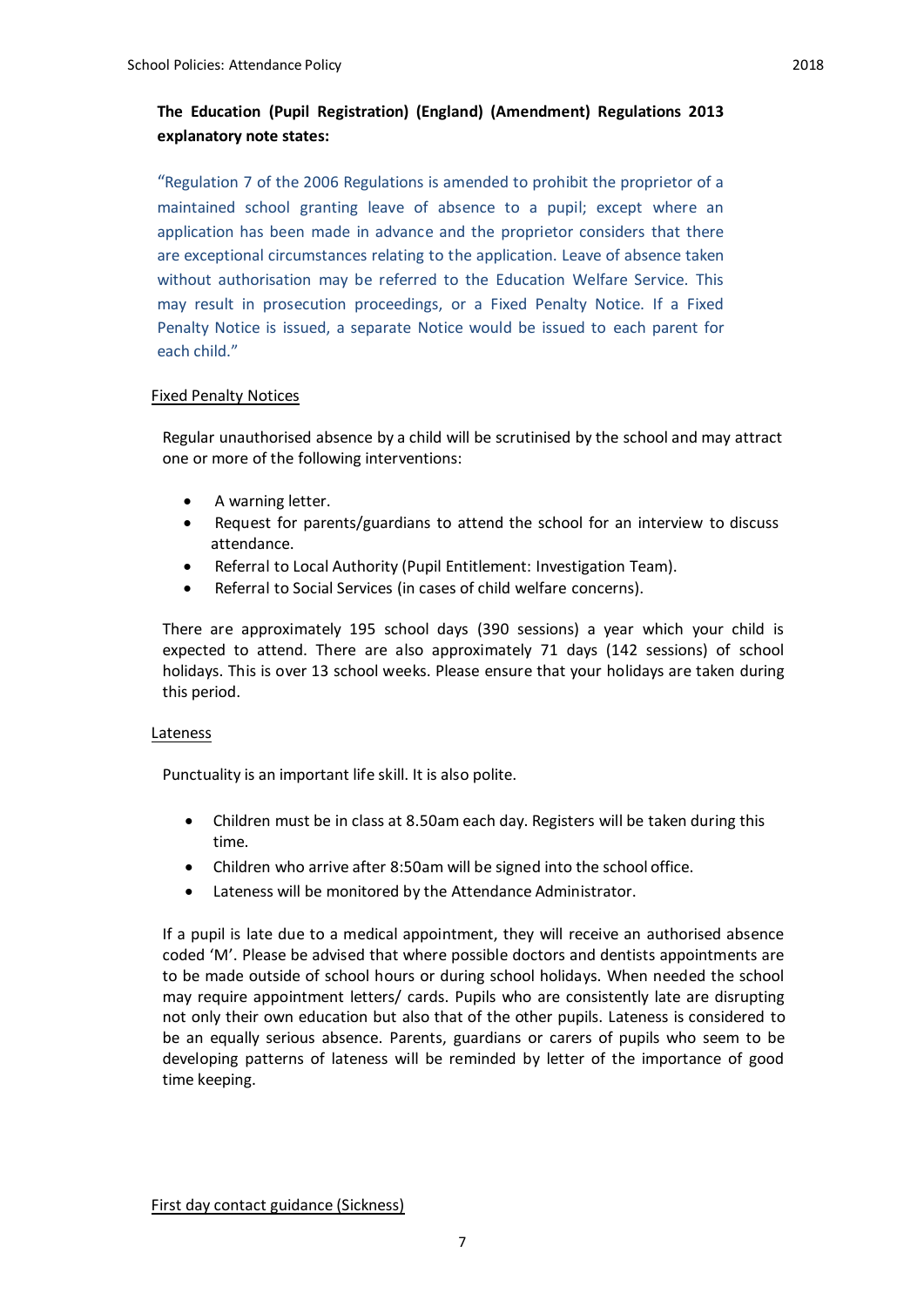First day contact is a widely used practice in schools and has been shown to improve attendance rates. The correct procedure at Steyning C of E Primary School is as follows:

- 1. Parents / Carers to contact the School by 9.30am informing them of their child's absence.
- 2. As soon as registers close, the attendance administrator checks absentees against messages received.
- 3. For pupils for whom no message has been received, the attendance administrator will attempt to make contact with the parent at the earliest opportunity.
- 4. When contact is made, the parent will be asked for the reason for absence. In the event that no proper reason is supplied, the parent will be informed that the absence will not be authorised.
- 5. In the event that a parent is unaware of their child's absence and believes their child should be in school, the School will double check to make sure the child is absent and a mistake has not been made in the register. If after this, the child proves to be definitely missing, the School will then contact the police to report the child as missing.
- 6. In the case of minor ailments, the parent will be encouraged to send the child in with an assurance that school will keep a close eye on him/her. (NB – if there has been a spate of certain symptoms in the school or community, such minor illnesses may be treated as a valid reason for absence).
- 7. Where no contact is made, a message should be left asking the parent to contact the school. Where it is impossible to leave a message, the attendance administrator will attempt to contact the next named contact.
- 8. If there continues to be no contact by lunchtime, a home visit will be made to ensure the child is safe and to ascertain the reason for the child's absence.
- 9. Reasons for absence are inputted to SIMS. Please notify the school in the morning and of subsequent absences. (We reserve the right to request a doctor's/consultant's letter regarding recurring and frequent illness.)
- 10. When no reason for absence has been received an absent letter will be sent home.

### Persistent absentees

Persistent absentees are defined as children whose attendance is below 90% and where unsatisfactory reasons are given for absence. However, the procedures outlined below may apply to children whose attendance is above 90% but where there are concerns about deteriorating attendance or where patterns are emerging, e.g. regular absences on particular days or persistent lateness.

These pupils are carefully monitored by our School Attendance Officer who will add any pupils to the persistent absentee's lists. These children are carefully monitored every day. In a drive to increase attendance at Steyning C of E Primary School, the school will be monitoring absences of below 93% as a form of good practice. Letters will also be sent home on a regular basis informing parents of their child's low attendance.